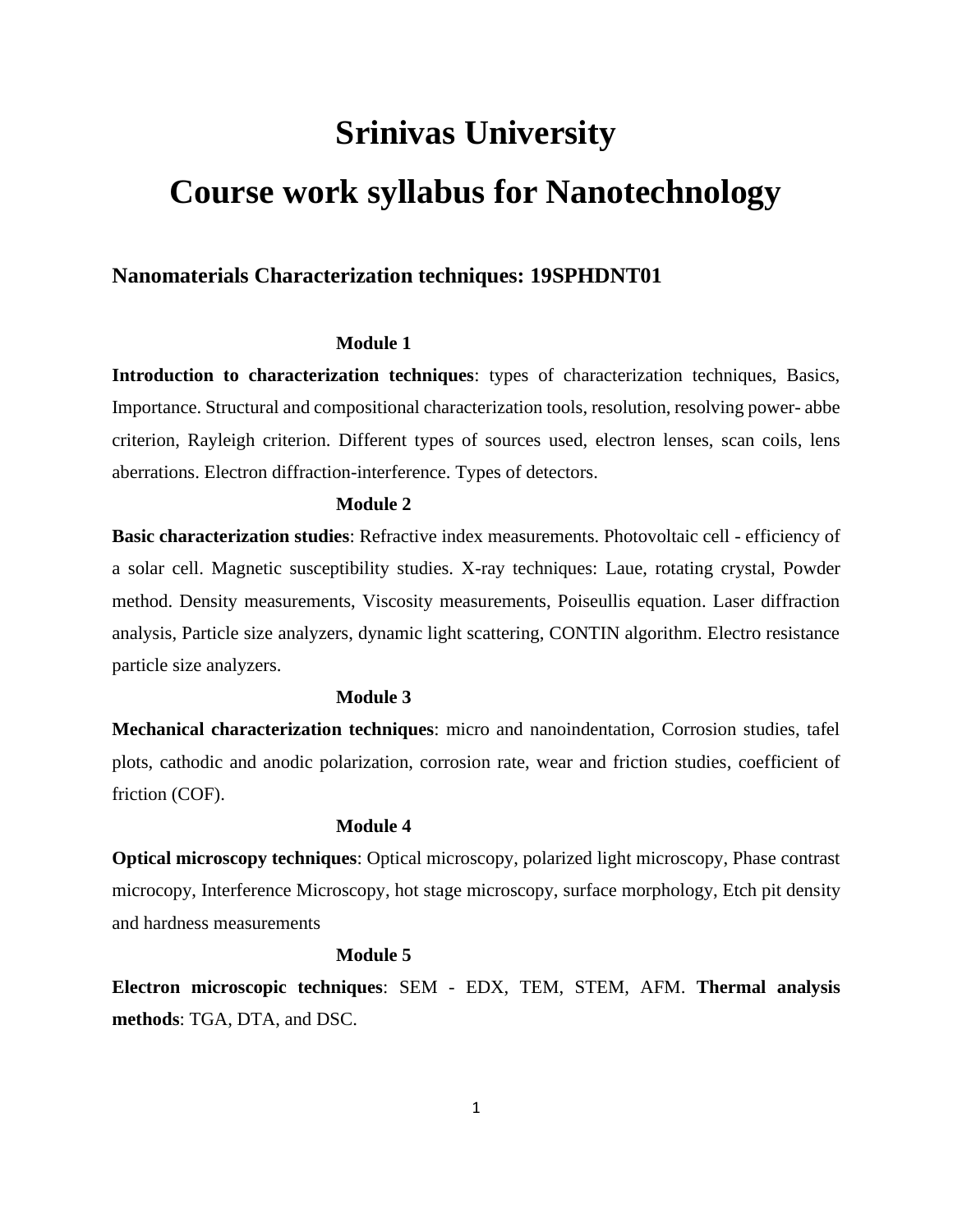# **References:**

1. D. John Thiruvadigal, S. Ponnusamy, C. Preferencial Kala, M. Krishna Mohan, "Material Science" Vibrant Publications, 2014.

2. Callister's "Materials Science and Engineering" Adapted by R, Balasubramaniam, Wiley India Pvt. Ltd, New Delhi, 2011.

3. Dr. M. K. Muralidhara, "Material Science and Metallurgy", Subhas Stores, 2011.

4. Edward L. Wolf, "Nanophysics and Nanotechnology - An Introduction to Modern Concepts in Nanoscience" Second Edition, John Wiley & Sons, 2006.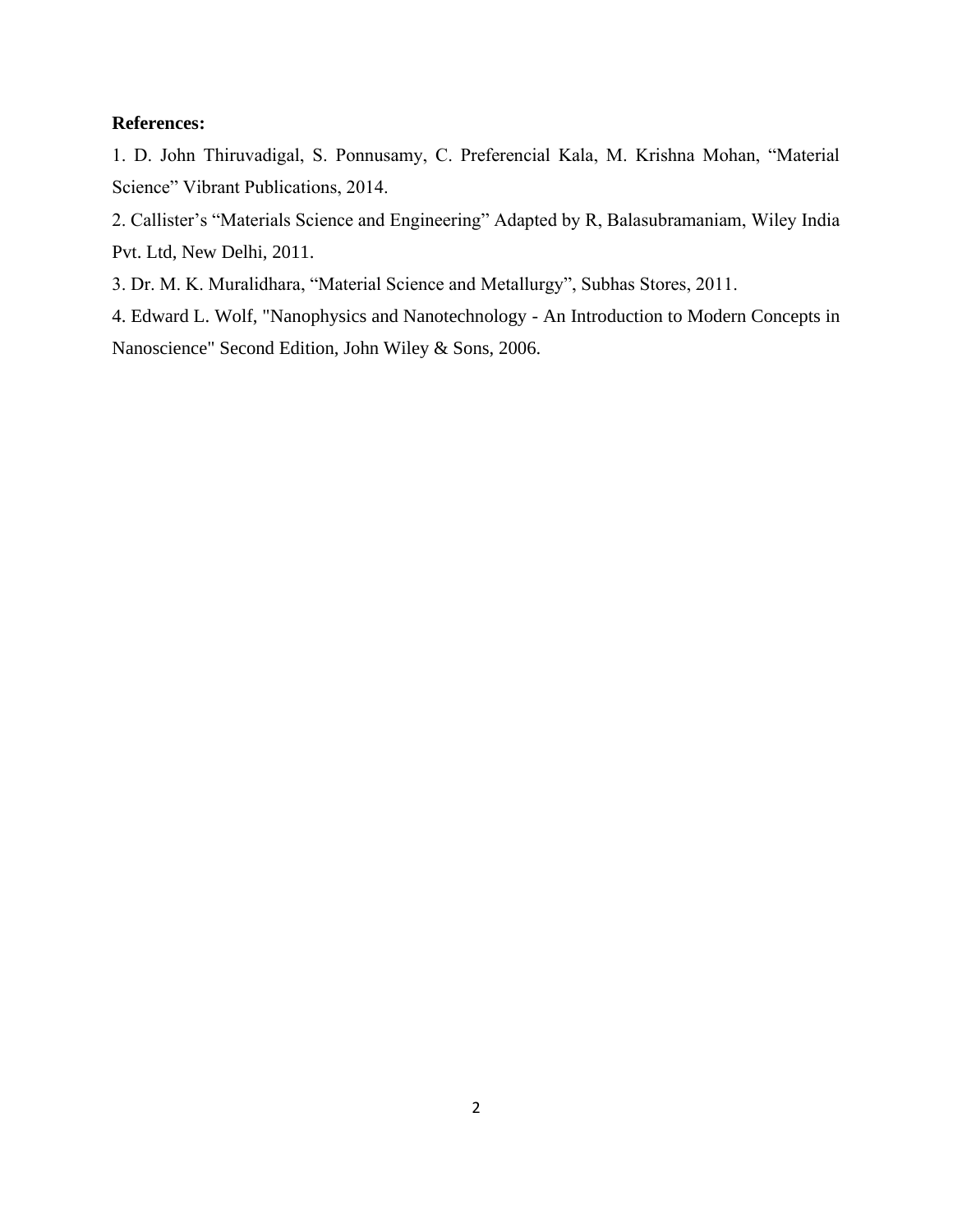# **Applications of Nanoscience and Nanotechnology - 19SPHDNT02 Module 1**

**Photovoltaics**: Ultrathin nanotechnology solar cells (plastic solar cells; Applications of CNTs in: photovoltaic diode, photo-active layer, transparent electrode, and dye-sensitized solar cells.

Batteries, and Fuel cells: Nanobatteries; Applications of NT in Hydrogen fuel cells, DMFC, and SOFC. Energy transmissions: General energy applications: lighting, heating, transportation, capacitors, power chips; NT for energy transmission development, transformers, substations, and sensors.

#### **Module 2**

**Water purification**: Nanooligodynamic metallic particles; Photocatalysis; Desalination: nanofiltration, NT in membrane process. NT in Defense: Smart helmets; Smart suits; Smart equipments. NT in agriculture applications: Nanoscale carriers, Microfabricated xylem vessels, Nanolignocellulosic materials, Clay nanotubes, Nanobarcode technology, Quantum dots for staining bacteria, Biosensors.

#### **Module 3**

**Nanotechnologies in animal production and health care**: Improving feeding efficiency and nutrition, Zoonotic diseases, Animal reproduction and fertility.

#### **Module 4**

**NT in food processing applications**: Nanofood, nanoencapsulation, nanocomposites in food packaging, smart food packaging. NT in civil engineering applications: NT for green building; Coatings: self-cleaning coatings, anti-stain coatings, De-polluting surfaces, Scratch-resistant coatings, Anti-fogging and anti-icing coatings, Antimicrobial coatings, UV protection, Anticorrosion coatings, and Moisture resistance. NT in automobile applications: Functionalities (mechanical, geometric effect, electronic/magnetic, optical, and chemical); Applications of NT towards: car body shell, car body, car interior, chasis and tyres, electrics and electronics, engine and drive train. NT in aerospace applications: Potential space benefits: resources in space, technical difficulties, Space elevator.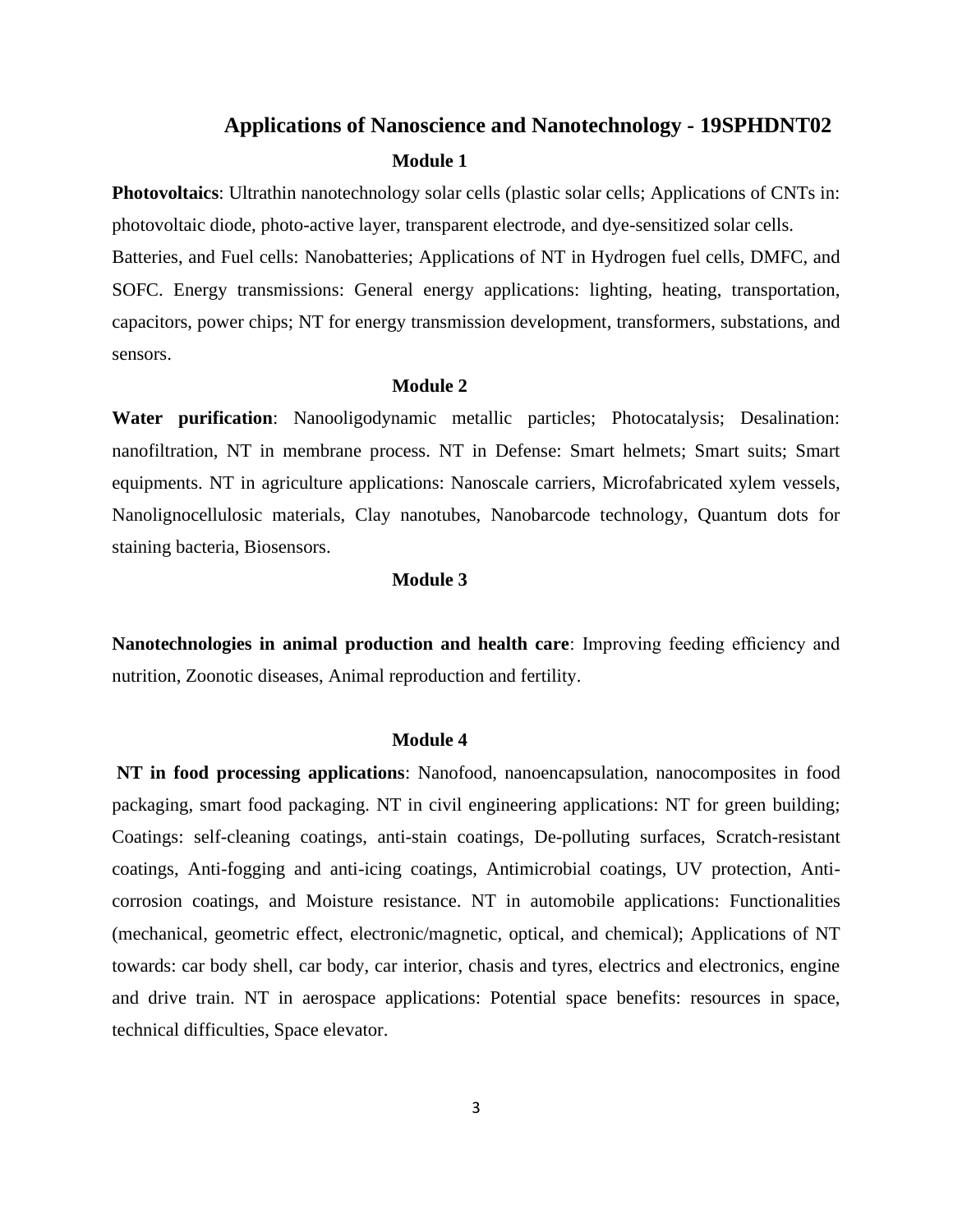#### **Module 5**

**NT in Electronics, Computer Engineering, & Photonics**: MOSFET, CMOS, DRAM, SRAM, FIFO, EPROM, and PROM. SETs, Coulomb blockade, miniature flash memory, and Yano type memory. Quantum mechanical tunneling: RTDs and Esaki diodes. Introduction to spintronics, molecular nanoelectronics, fault tolerant designs, quantum cellular automata, and quantum computing, MEMS and MOEMS, Introduction to: nanotechnology in photonics, photonic crystals, plasmonics, and spray-on nanocomputers.

## **References**

1. Nanotechnology – Basic Science & Emerging Technologies: 2002 by Michael Wilson, Kamali Kannangara, Geoff Smith, Michelle Simmons, and Burkhard Raguse.

2 Nanoparticles technology: Masuo Hosokawa, Kiyoshi Nogi, Makio Naito, Toyokazu Yokoyama, First edition, 2007, ISBN: 978-0-444-53122-3.

3 Nanotechnology, Importance & Applications, M.H. Fulekar, I.K. International Publishing House, New Delhi, 2011.

4. Nanotechnology Applications to Telecommunications and Networking, Daniel Minoli, Wiley Interscience, John Wiley & Sons, 2006, ISBN: 13-978-0-471-71-63-9-6.

5. Nanotechnology, Fundamentals and Applications, Manasi Karkare, I. K. International Publishing, New Delhi, 2008, ISBN: 978-81-89866-99-0.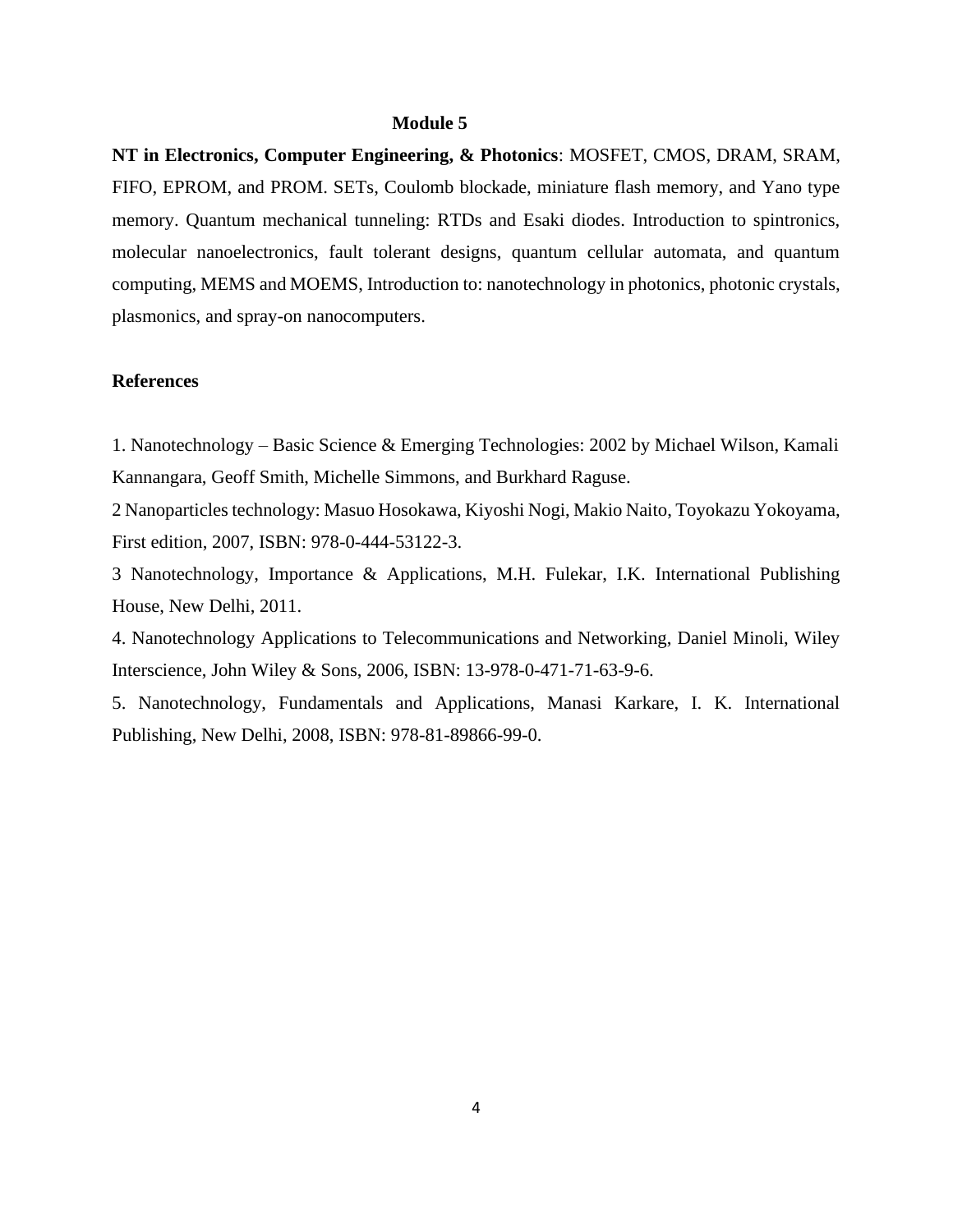# **Nanotechnology – 19SUPHDNT03**

#### **Module -1**

**Introduction to Nano science:** Introduction to Nano science; History and Scope, Interdisciplinary nature, Structure of nanomaterials, Quantum wells, quantum wires, quantum dots, fullerenes, graphite, carbon nanotubes, inorganic nanowires, nanoparticles. Nano-optoelectronic materials and devices, medicine and pharmacology applications, thin-films, One Dimensional Nanostructures, Nano wires and nano rods, Spontaneous growth: Evaporation and condensation growth, vapor-liquid-solid growth.

#### **Module-2**

**Template based synthesis:** Electrochemical deposition, Electro-phoretic deposition. Two dimensional nano-structures, Fundamentals of film growth. Physical vapour Deposition (PVD): Evaporation molecular beam epitaxy (MBE), Sputtering, Comparison of Evaporation and sputtering. Chemical Vapour Deposition (CVD). Wet chemical synthesis methods: sol-gel, hydrothermal, coprecipitation and solution combustion methods.

#### **Module -3**

**Nanomaterials and composites:** Introduction, Nylon 6-clay hybrid (NCH) - Synthesis, Characterization; Epoxy nanocomposites, Epoxy layered silicate nanocomposites, Epoxy-nanocomposites based on other Nano fillers, Biodegradable polymer/layered silicate nanocomposites, Polymer/layered silicate nanocomposites technology, structure-property relationships, polypropylene layered silicate nanocomposites, Nanotubes, nanoparticles and inorganic organic hybrid systems, Single-walled carbon nanotubes in epoxy, Fullerene/carbon nanotube (CNT) composites, Filled polymer nanocomposites containing functionalized nanoparticles, Magnetic polymer nanocomposites, Polymer/graphite nanocomposites.

#### **Module -4**

**Nano magnetic Materials:** Basics of ferromagnetism, Effect of bulk structuring of Magnetic properties, Dynamics of Nano magnets, Nano pore containment of magnetic properties, Nano carbon Ferro magnets, Giant Magneto resistance, Applications in data storage, Ferro fluids, Band structure in magnetic fields, Parallel and perpendicular field. Thin films, Atomic layer deposition (ALD), electrochemical deposition (ECD), Sol-Gel films.